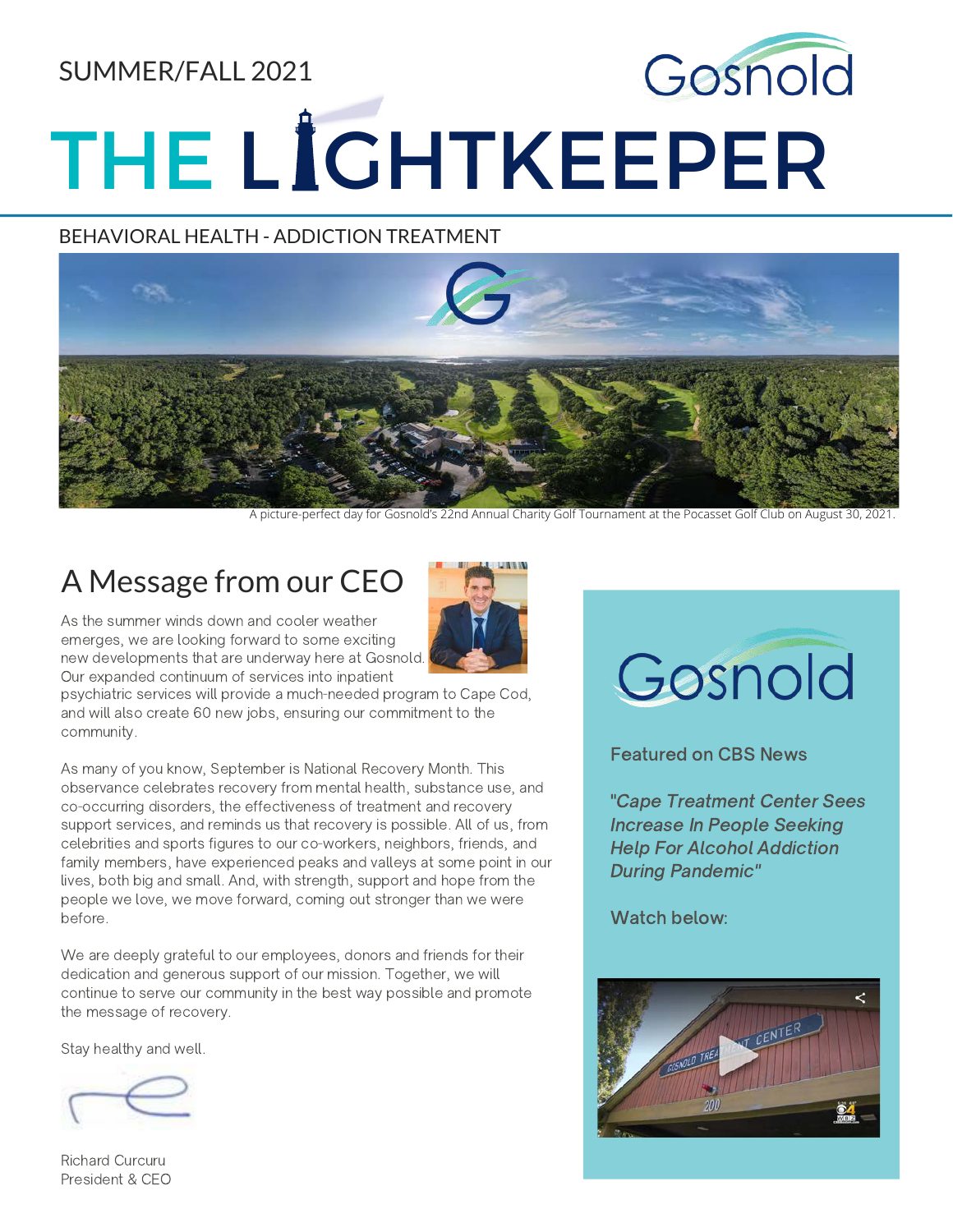### Philanthropy and the Gosnold Community



#### Gosnold's 22nd Annual Charity Golf Tournament

This year's golf tournament at the Pocasset Golf Club was a huge success! It was great to be together again after such a difficult year.

Thank you to our sponsors and players for helping us raise over \$75,000 for Gosnold's underserved programs.

Gosnold is hosting a drawing for two tickets to the Tampa Bay vs. New England game on Sunday, October 3, 2021!

One ticket enters you into the drawing for two seats in the Putnam Club at Gillette Stadium for this historic game!

> Tickets for the drawing are \$100 each. Only 300 tickets will be sold!

To purchase, please contact during business hours: Karen MacDonald: kmacdonald@gosnold.org - 781.706.9699 Sara Anton: santon@gosnold.org - 508.648.9291

All proceeds will benefit Gosnold's programs and services.

The winner of the drawing will be announced on Facebook and via email on Thursday September 23, 2021

## **TAMPA BAY**

OCTOBER 3RD 2021 8:20 PM **GILLETTE STADIUM** 

**NEW** 

**ENGLAND**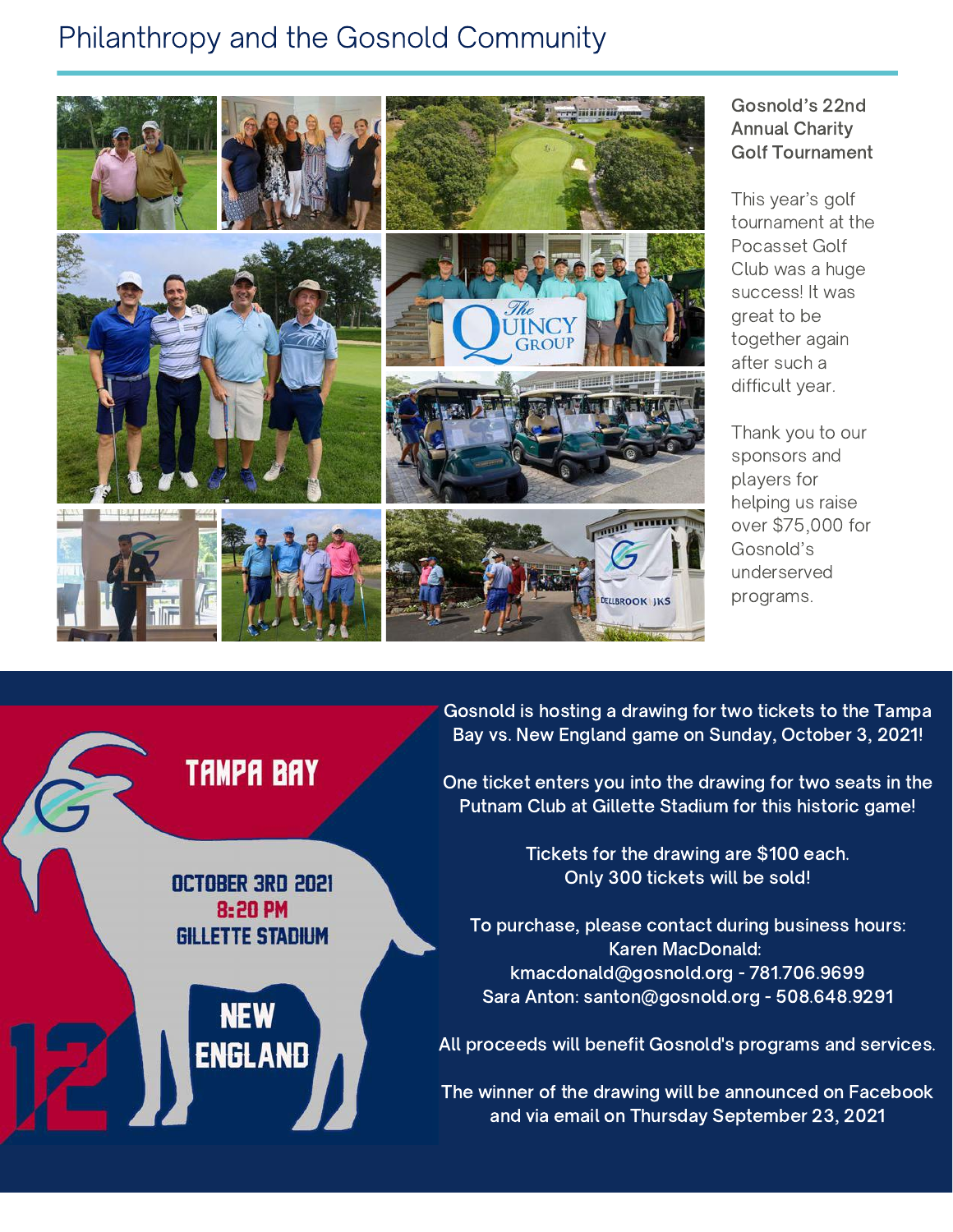



## [Scan the code to the left](https://www.gofundme.com/f/melissa-and-denises-run-towards-recovery) [or click here to support](https://www.gofundme.com/f/melissa-and-denises-run-towards-recovery)

Hi Everyone! I'm Melissa Lonergan, Recovery Coach at Gosnold and a person in long-term recovery since July 30, 2007. My wife Denise and I are ecstatic to be running the 125th Boston Marathon this Fall.

My story isn't too different from many others who have experience with substance use disorder. Ever since I was a child I have felt "different," like I didn't fit in. Although I was well-liked and had many friends, those feelings didn't go away until about the age of 13 when, babysitting with a friend, I looked in the refrigerator to get a soda and saw a large bottle of wine. I took a sip, then another and like magic I immediately got all warm inside. All of that negative inner dialog went away and that felt GOOD!

Fast-forward 19 years and many experiences (both good, and eventually very bad) I had reached my bottom. Thankfully, my father who has been in recovery now for 40 years steered me in the direction of 12-step meetings which I dove into 100 percent.

Since that time, I've been able to reap the full benefits of recovery. I've been guiding others through the recovery process as a Gosnold Recovery Coach for the past 7 years, I've gotten married to my amazing wife Denise, I've lost 70 pounds, and I've taken up running! My life would not be the same without the gift of recovery.

Denise's recovery began the day she entered Gosnold's Detox in January 2010. She was not able to put the drink down and at the lowest point in her life. Gosnold counselors guided Denise into the recovery process and gave her tools to handle situations that she would have otherwise picked up a drink over. The groups at Gosnold gave her an overwhelming sense of community and reminded her that she was worthy of happiness and health.

It is such an honor to be running the Boston Marathon to help raise funds for underserved programs at Gosnold, and I hope you will consider donating to our page! Your gift- no matter the size- will ensure that our programs stay up and running for the next person that asks for help. Thank you!



We would like to thank all of our [#teamgosnold](https://www.facebook.com/hashtag/teamgosnold?__eep__=6&__cft__[0]=AZXN1HhsZxBzKXn96QDBC8ucMhxs6Vigr3WmjtcMdKDeN4kyW0qylXOoM-xpGA5IjN5sG1rbJv4UdrrOiSArD8RfipeFlFprPtvatSUL6LWiPOnqd197FnyhtDmJuUailXGAaDwFh99GHXtv4m_n0ta1dzd4I0uhpgPvCsw7S46DV0QRKRNOhiptlo0tixeWs3E&__tn__=*NK-R) runners for participating in the 49th Falmouth Road Race!

Thank you for raising over \$25,000 for Gosnold this year! Great job to all of our virtual and in-person runners who gave it their all!



See you all again next year!